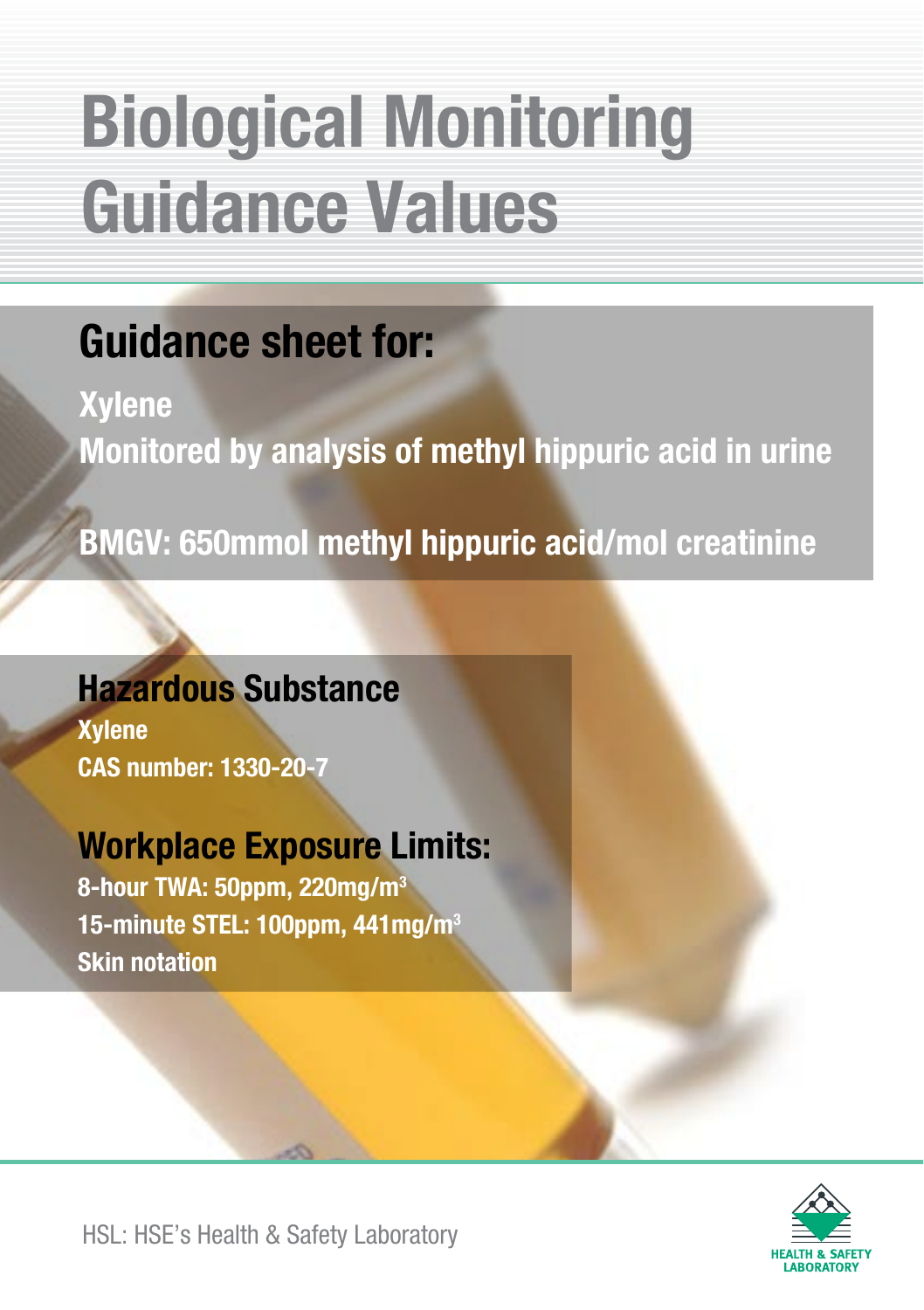

Xylene in urine

## Biological Monitoring Guidance Value (BMGV)

Guidance value: 650mmol methyl hippuric acid/mol creatinine Conversion:  $1$ mmol/mol =  $1.71$ mg/g

## Other Guidance Values

The ACGIH BEI is 1.5g/g creatinine (approx. 900mmol/mol creatinine). The DFG BAT is 2.0g/L (approx. 900mmol/mol creatinine).

## Sample Collection

Urine samples should be collected at the end of shift into polystyrene universal containers  $(30mL)$ .

## Sample Transport to Laboratory

Send samples to the laboratory by first class post (or equivalent) to arrive within 48 hours of collection. If any delay is anticipated, store at -20°C. Packaging must comply with Post Office regulations.

## Description of Suggested Method

Methyl hippuric acid in urine is determined by HPLC with UV detection $1,2$ .

## Other Information

Elimination half-time: For methyl hippuric acid in urine, approximately 1.5 and 20 hours (diphasic).

#### Confounding factors:

Xylene is metabolised by CYP 2E1, alcohol dehydrogenase and aldehyde dehydrogenase to methyl benzoic acid and then conjugated with glycine to form methyl hippuric acid. Any coadministration of substances which use these pathways will potentially interfere with xylene metabolism. The most likely interferences are alcohol and aspirin. Alcohol taken during xylene exposure will tend to increase blood and breath xylene levels. Aspirin at therapeutic doses can reduce the methyl hippuric acid in end-of-exposure urine samples by 50%. As a consequence, any co-administration of alcohol, aspirin or similar substances should be noted when collecting samples.

#### Unexposed level:

<1mmol/mol creatinine (<2mg/g)

Creatinine correction is advised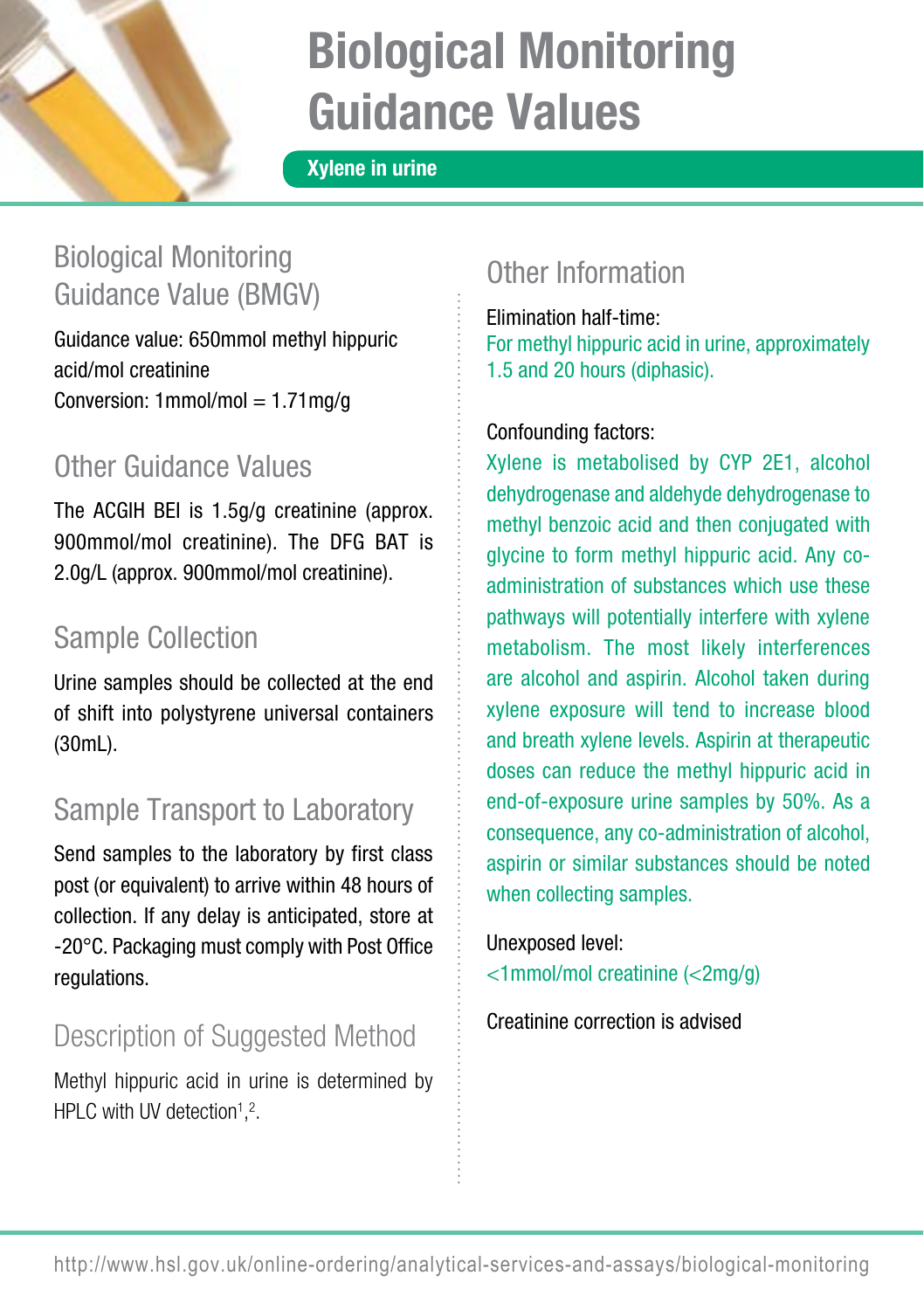

#### Xylene in urine

### Analytical Evaluation

Detection limit: 100µmol/L (20mg/L) (3 x background)

Calibration range: Typically 0-5000µmol/L

Precision:

- within day <5% RSD
- day to day <10% RSD

Sample stability: 7 days at ambient temperature, >3 months at  $20^{\circ}$ C

Analytical Interferences: None known

### Alternative Methods

Methyl hippuric acid may also be determined in urine by gas chromatography after derivatisation.

Buratti, M., Pellegrino, O., Valla, C., Fustinoni, S., Brambilla, G. and Colombi, A., 1999. Gas chromatography–electron-capture detection of urinary methylhippuric acid isomers as biomarkers of environmental exposure to xylene. Journal of Chromatography B: Biomedical Sciences and Applications, 723(1), pp.95-104.

Fustinoni, S., Giampiccolo, R., Pulvirenti, S., Buratti, M. and Colombi, A., 1999. Headspace solid-phase microextraction for the determination of benzene, toluene, ethylbenzene and xylenes in urine. Journal of Chromatography B: Biomedical Sciences and Applications, 723(1), pp.105-115.

### Quality Assurance

Internal QC: Must be established

External QA: G-EQUAS (www.g-equas.de). Email: G-EQUAS@ipasum.med.uni-erlangen.de. Telephone: +49-9131-8522312.

### Interpretation

Urinary methyl hippuric acid results reflect systematic exposure to xylene that may have entered the body by inhalation or through the skin. If biological monitoring results are greater than the guidance value, it does not necessarily mean that ill health will occur, but it does mean that exposure is not being adequately controlled. Under these circumstances employers will need to look at current work practices to see how they can be improved to reduce exposure.